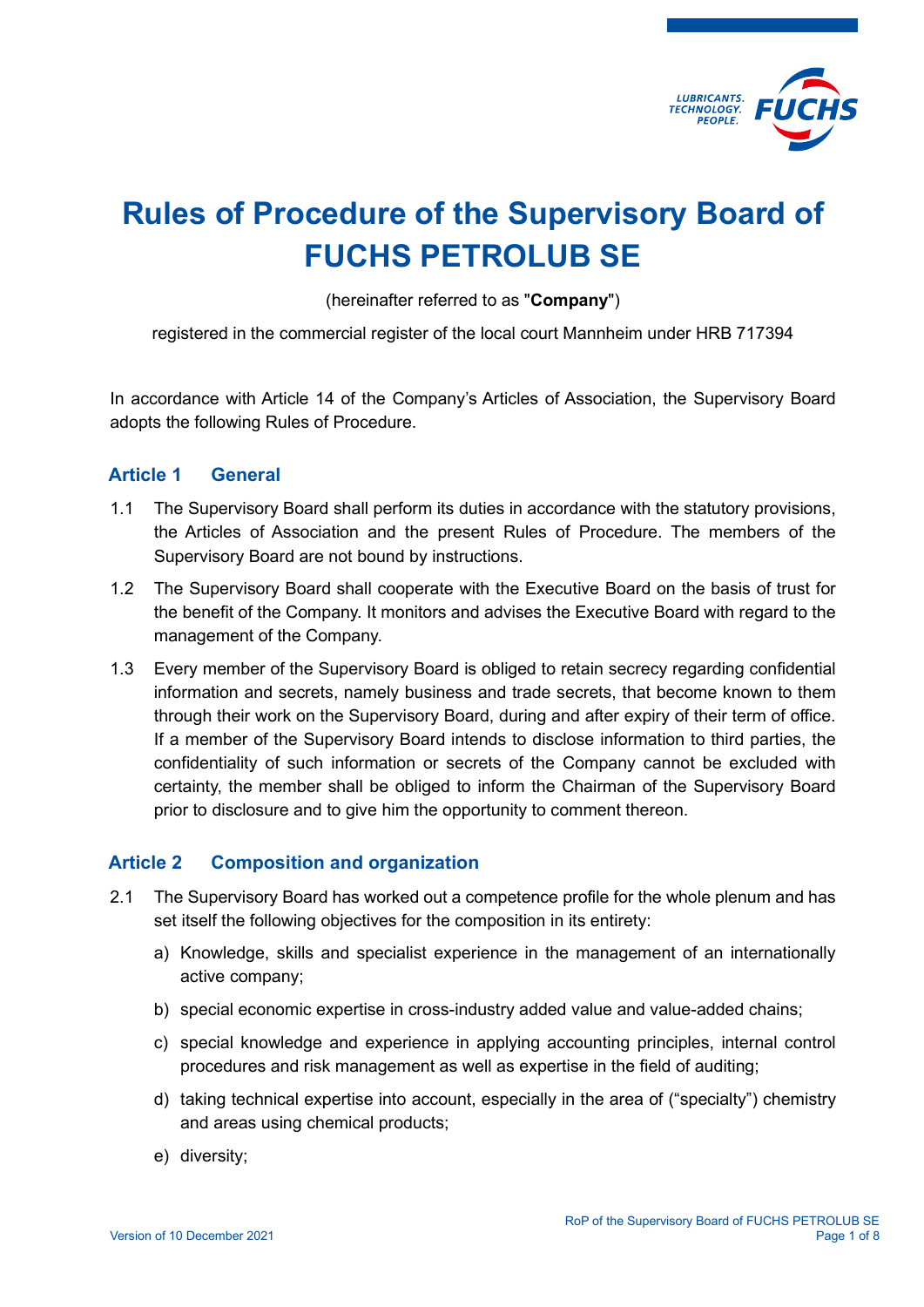- f) adequate number of independent shareholder representatives, in which case the criterion of independence is assessed in relation to the Company and its Executive Board as well as in relation to the controlling shareholder. In particular, the Chairman of the Supervisory Board and the Chairman of the Personnel Committee shall be independent of the Company and its Executive Board, whereas the Chairman of the Audit Committee shall also be independent of the controlling shareholder;
- g) the incompatibility of the Supervisory Board mandate with significant and not only temporary conflicts of interest, in particular the exercising of board functions or advisory tasks for significant domestic and foreign competitors.
- 2.2 At least one member of the Supervisory Board shall have expertise in the field of accounting and at least another member of the Supervisory Board shall have expertise in the field of auditing.
- 2.3 Only persons who have not exceeded the **age of 75** at the time of their election as a member of the Supervisory Board shall be proposed for election as a member of the Supervisory Board. At least one shareholder representative shall be independent of the controlling shareholder within the meaning of the German Corporate Governance Code ("Code").
- 2.4 The Supervisory Board shall elect its Chairman and its Deputy Chairman under the chairmanship of its oldest member by age in a meeting to be held without special invitation following the election of the Supervisory Board. If the chairman or his deputy resigns from the Supervisory Board or his position, the Supervisory Board shall immediately conduct a new election for the position in question.
- 2.5 The Chairman of the Supervisory Board coordinates the work within the Supervisory Board, represents the interests of the Supervisory Board in external dealings and maintains contact between the Supervisory Board and the Executive Board, especially with the Chairman of the Executive Board, outside the meetings of the Supervisory Board. He is responsible for the correspondence in matters concerning the Supervisory Board. Upon termination of the term of office, the correspondence shall be handed over to the successor in office.

# Article 3 Meetings

- 3.1 The Supervisory Board is convened for a meeting as needed but shall at least take place twice per calendar half-year.
- 3.2 Notwithstanding Section 110(2) of the Germany Stock Corporation Act ("AktG"), the meeting shall be convened by the Chairman of the Supervisory Board or, in case he is prevented from doing so, by his deputy. The meetings of the Supervisory Board shall be held at the registered office of the Company or at another meeting venue to be announced in the invitation.
- 3.3 The Chairman or, in case he is prevented, his deputy shall chair the meeting and appoint the minute-taker. The Chairman or his deputy shall determine the order in which the items on the agenda are discussed as well as the type and the order of the votes.
- 3.4 The members of the Executive Board shall participate in the meetings of the Supervisory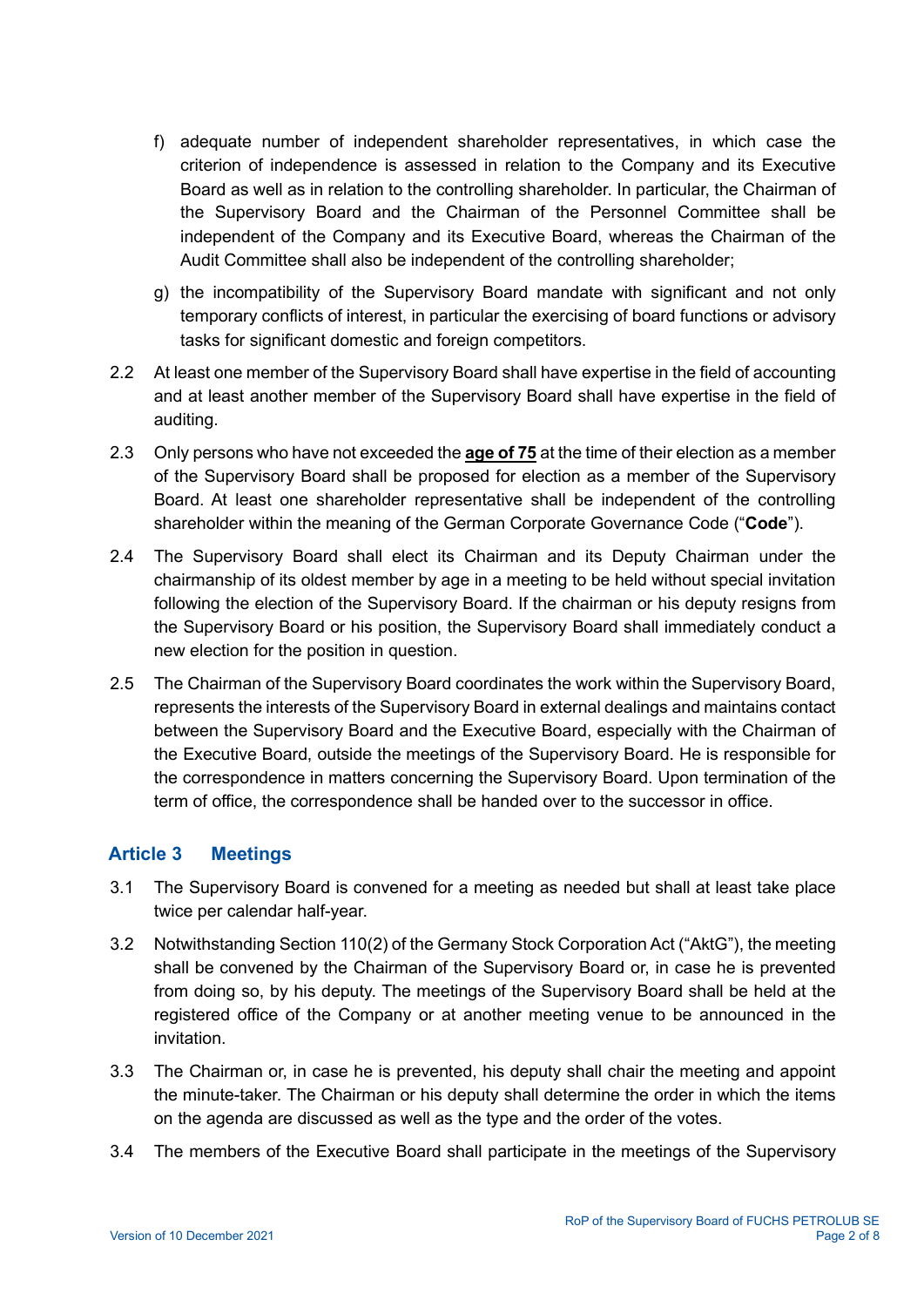Board unless the Chairman of the Supervisory Board determines anything to the contrary or the Supervisory Board decides anything to the contrary. The Chairman of the Supervisory Board shall ensure that the Supervisory Board meets regularly (at least once per calendar year) without the Executive Board.

3.5 If the auditor participates as an expert in a Supervisory Board meeting or a committee meeting, the Executive Board shall not participate in such meeting, notwithstanding the above paragraph (4), unless the Supervisory Board or the committee deems the participation of the Executive Board necessary.

## Article 4 Resolutions

- 4.1 The Supervisory Board constitutes a quorum if at least two thirds of its members, including the Chairman or his deputy, participate in a duly convened meeting. Participation shall also be deemed to be a participation via telephone or video conference, although this shall not be the rule. Absent Supervisory Board members may participate in the resolutions of the Supervisory Board by having other Supervisory Board members submit their votes in writing.
- 4.2 In consideration of the Supervisory Board members' obligation to participate in meetings of the Supervisory Board, a member prevented from participation shall notify the Chairman of the Supervisory Board thereof immediately upon receipt of the invitation; the Chairman of the Supervisory Board shall thereafter be obliged to grant this member of the Supervisory Board the opportunity to submit his vote in writing.
- 4.3 Upon the order of the chairman or his deputy, resolutions may also be passed in writing, by telephone, fax, e-mail, or by another electronic medium, in particular also by video conference, or by a combination of such methods.
- 4.4 The resolutions shall be passed by a simple majority of the votes cast by the members unless the law mandatorily stipulates otherwise. An abstention from voting shall not be deemed to be a vote. In the event of a tie, the vote of the Chairman of the Supervisory Board or, if he is prevented, the vote of the Deputy Chairman, shall be decisive. This also applies to elections.
- 4.5 A resolution may be passed at the meeting with respect to agenda items that have not been communicated or have not been communicated in time if no member of the Supervisory Board objects to this procedure. In such case, absent Supervisory Board members shall be given the opportunity to either object to the procedure or to cast their vote in writing within a reasonable period of time to be determined by the Chairman. The resolution shall only become effective if the absent members of the Supervisory Board have not objected within the specified period.

## Article 5 Minutes of meetings and resolutions

5.1 In each case minutes shall be taken of the Supervisory Board's negotiations and resolutions; these shall be signed by the chairman of the meeting and the minute-taker. The minutes shall state the place and date of the meeting, the participants, the items on the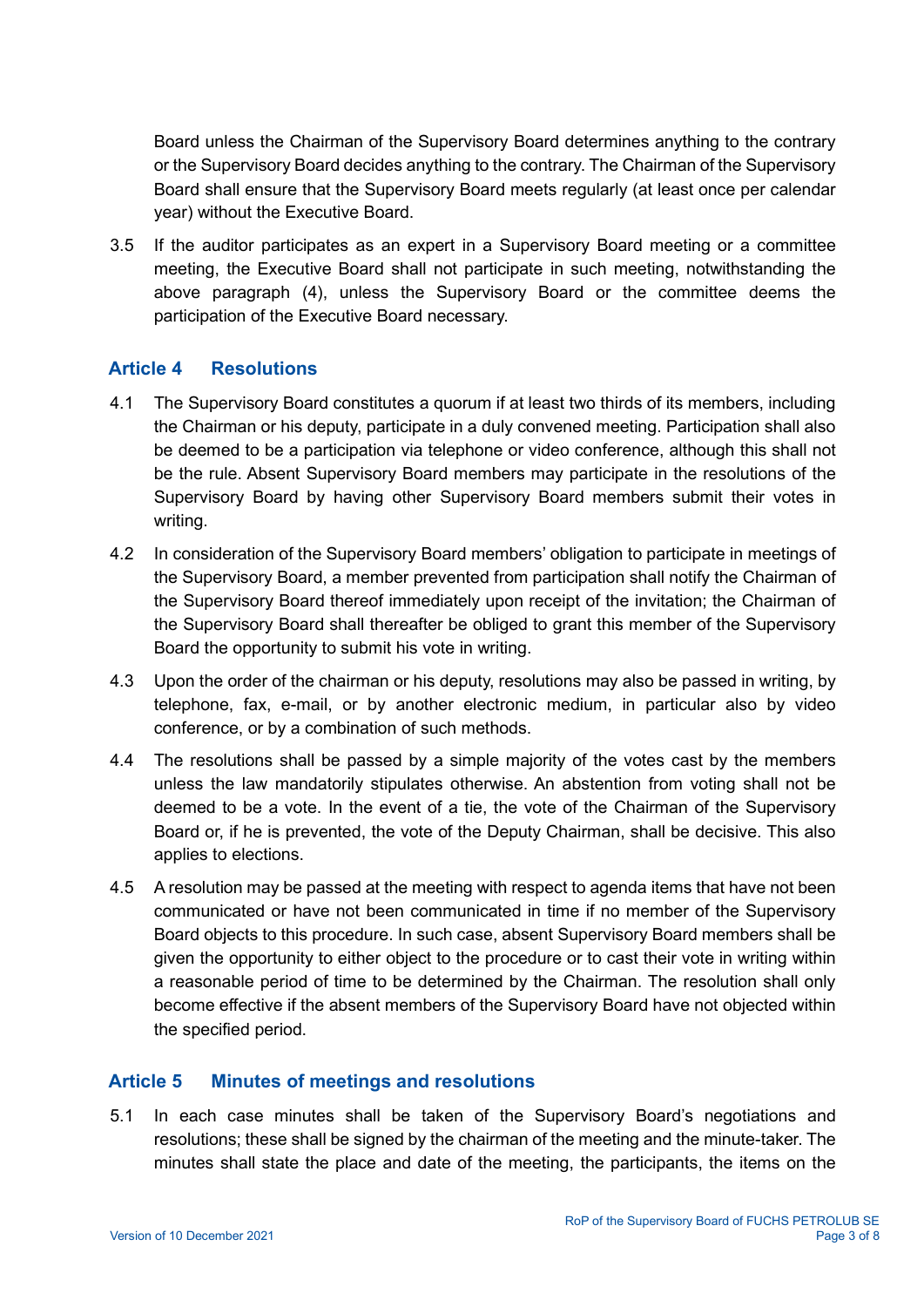agenda, the main content of the discussions and the resolutions of the Supervisory Board.

- 5.2 Resolutions adopted outside meetings shall be recorded in writing in minutes to be signed by the chairman of the voting.
- 5.3 A resolution on the approval of the minutes in accordance with Section 5(1) and (2) shall be adopted at the respective subsequent meeting of the Supervisory Board.
- 5.4 The minutes of the meetings of the Supervisory Board shall be sent in originals or in copies – to all members of the Supervisory Board and, as a rule, to the Executive Board.

## Article 6 Declarations of intent

Declarations of intent of the Supervisory Board are made on behalf of the Supervisory Board by the Chairman or, in his absence, by the Deputy Chairman. The Chairman of the Supervisory Board – or, in case he is prevented from doing so, his deputy – is authorized to receive declarations addressed to the Supervisory Board.

#### Article 7 Information

- 7.1 The Supervisory Board shall ensure that the Executive Board fulfils its statutory reporting pursuant to Article 41 SE Regulation and Section 90 of the German Stock Corporation Act ("AktG"). In addition to the special information and advisory documents on individual agenda items, the Supervisory Board regularly receives the
	- a) individual and consolidated financial statements of the Company including the reports of the auditors
	- b) half-year financial reports and interim financial information in summarized form; and
	- c) annual budgets including planned investments.
- 7.2 In addition, the Executive Board reports regularly, in a timely and comprehensive manner on all issues relevant to the Company, in particular on strategy, planning, business development, risk situation, internal control, risk management and compliance. Specifying the reasons, the Executive Board addresses any deviations from the established plans and agreed targets in the course of business.

#### Article 8 Rules for conflicts of interest and own-account activities

- 8.1 Supervisory Board members must disclose conflicts of interest to the Chairman of the Supervisory Board without undue delay. In the event of conflicts of interest the Chairman of the Supervisory Board shall decide to whom the information will be disclosed and on the participation of the Supervisory Board member in meetings.
- 8.2 The Supervisory Board members are obliged to act in the Company's interest. In making their decisions, they may neither pursue personal interests nor take advantage of business opportunities the Company or its Group companies are entitled to for themselves or persons or companies related to them.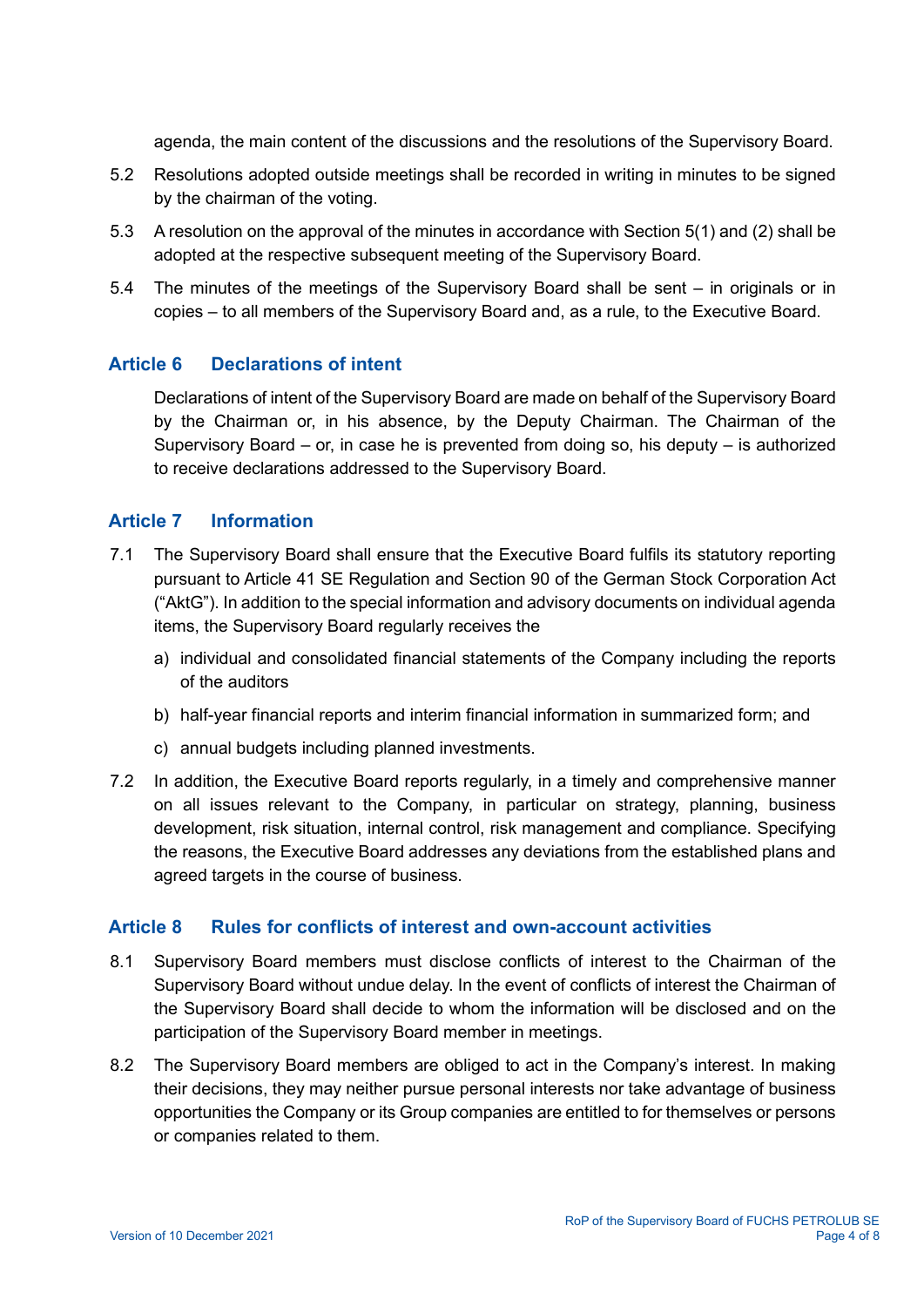- 8.3 In the event of possible conflicts of interest, the interests of the Company and its Group companies shall prevail and the Supervisory Board members concerned shall abstain from voting in the event of conflicts, unless in an individual case they should also refrain from participating in the discussion and the adoption of resolutions.
- 8.4 All business between the Company or Group companies and Executive Board members and persons or companies related to them must comply with the principles of arm's length transactions. The transactions and their terms and conditions must be approved in advance by the Supervisory Board (exception: routine daily business transactions). They may not be contrary to the interests of the Company or the Group companies. The Supervisory Board's reservation of approval for related party transactions pursuant to Section 111a, 111b of the German Stock Corporation Act ("AktG") shall remain unaffected; if such reservation of approval is applicable, it shall not require approval pursuant to this paragraph (4).
- 8.5 Contracts with members of the Supervisory Board of the type specified in section 114 of the German Stock Corporation Act ("AktG") and grantings of loans to Supervisory Board members or persons closely related to them in accordance with Section 115 of the German Stock Corporation Act ("AktG") shall require the consent of the Supervisory Board.
- 8.6 Supervisory Board members may not demand or accept payments or other benefits for themselves or for third parties in connection with their activities, insofar as the interests of the Company or customer interests may be impaired thereby.

# Article 9 Proxy

In case the chairman is prevented from participating, his deputy shall take his place.

## Article 10 Committees

- 10.1 The Supervisory Board forms an Audit Committee, a Personnel Committee and a Nomination Committee from among its members.
- 10.2 Should the need arise, the Supervisory Board may form further committees from among its members. The Supervisory Board shall determine their composition and mode of operation and may, by resolution, assign tasks to them, rights and powers to be performed independently, in particular grant them decision-making powers to the extent permitted by law.
- 10.3 The chairman of the committee may consult both members of the Supervisory Board who are not members of the committee as well as third parties on individual matters on an advisory basis. The committees hold joint meetings as needed.
- 10.4 The members of the committees are generally elected for the duration of their term of office as members of the Supervisory Board.
- 10.5 The committee meetings are convened by the committee chairman; the chairmen of the committees are responsible for chairing the meetings.
- 10.6 The provisions made for the Supervisory Board in the Articles of Association of the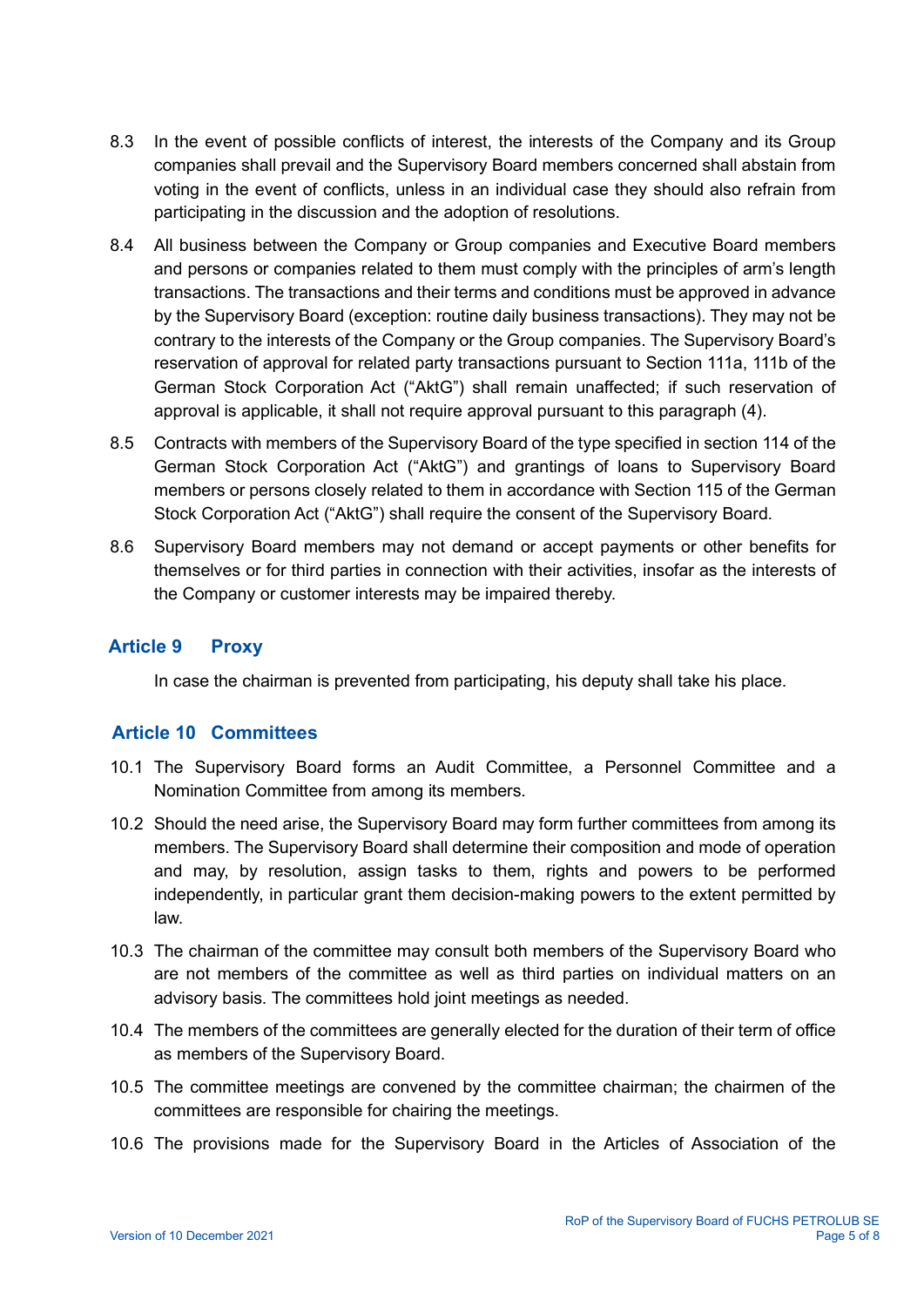Company and these Rules of Procedure shall apply accordingly to the committees. The committees may adopt their own rules of procedure.

10.7 The committees decide by simple majority of votes. In the event of a tie, the chairman of the committee has the casting vote. Minutes of the resolutions are to be taken.

### Article 11 Audit Committee

- 11.1 The Audit Committee consists of three members of the Supervisory Board to be elected by the Supervisory Board. At least one member of the Audit Committee shall have expertise in the field of accounting and at least another member of the Audit Committee shall have expertise in the field of auditing.
- 11.2 The Chairman of the Supervisory Board does not chair the Audit Committee. He shall have special knowledge and experience in applying accounting principles and internal control procedures as well as expertise in the field of auditing.
- 11.3 In particular, the Audit Committee has the following tasks:
	- a) to deal with the audit of the accounting (consolidated financial statements, group management report (including CSR reporting), financial information during the year and individual financial statements according to the German Commercial Code ("HGB")), the monitoring of the accounting processes, the effectiveness of the internal control system, the risk management system and the internal audit system as well as the audit of the financial statements and compliance,
	- b) to assess and monitor the quality and independence of the statutory audit on a regular basis (at least once per calendar year),
	- c) to submit to the Supervisory Board a recommendation for the selection of the auditor,
	- d) to issue the audit assignment to the auditor, to determine the main focus of the audit and to agree on the auditor's fee,
	- e) to approve permissible non-audit services provided by the statutory auditor and to fix an annual flat-rate limit on the total permissible remuneration for such services provided by the statutory auditor,
	- f) to grant approval for related party transactions pursuant to Sections 111a, 111b of the German Stock Corporation Act ("AktG"), and
	- g) to prepare meetings and resolutions of the Supervisory Board on these matters.
- 11.4 The Audit Committee reaches agreement with the auditor
	- a) that the latter informs him without undue delay of all findings and occurrences of significance for his duties that come to his knowledge during the performance of the audit of the financial statements and
	- b) that the latter informs him and notes in the audit report in case, during the performance of the audit, he discovers facts that show an inaccuracy in the declaration on the Code issued by the Executive Board and the Supervisory Board.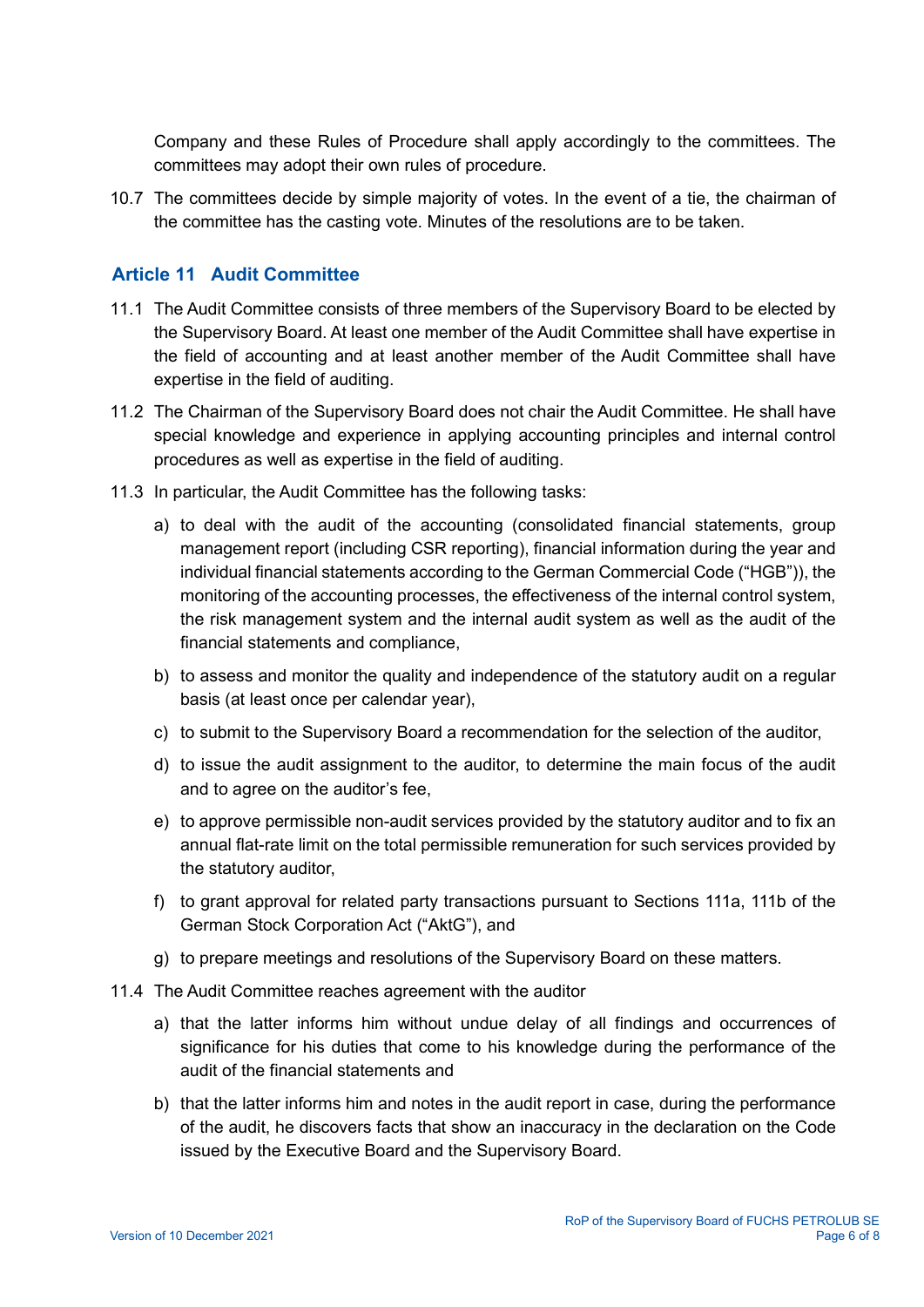11.5 If responsibilities are assigned to the Audit Committee by these Rules of Procedure or by a separate resolution of the Supervisory Board, Article 6 shall apply accordingly to the Chairman of the Audit Committee.

## Article 12 Personnel Committee

- 12.1 The Personnel Committee consists of the Chairman of the Supervisory Board in his capacity as committee chairman and the Deputy Chairman of the Supervisory Board and a further member of the Supervisory Board to be elected.
- 12.2 The Personnel Committee is in particular responsible for the
	- a) preparation of resolutions on the determination of the specific remuneration of the individual members of the Executive Board and its regular review by the Supervisory Board and on the remuneration system,
	- b) regulation of the statutory relationships between the members of the Executive Board and the Company, in particular for the preparation of (a) conclusion, (b) amendment and (c) termination of the service contracts with members of the Executive Board, including the regulation of remuneration and pension schemes,
	- c) approval of the Supervisory Board for granting loans to members of the Executive Board and Supervisory Board within the meaning of Sections 89 and 115 of the German Stock Corporation Act ("AktG"),
	- d) approval by the Supervisory Board of contracts with members of the Supervisory Board that require the approval of the Supervisory Board (e.g. service and consulting contracts, etc.) pursuant to Section 114 of the German Stock Corporation Act ("AktG").

## Article 13 Nomination Committee

- 13.1 The Nomination Committee consists of the Chairman of the Supervisory Board in his capacity as committee chairman, his deputy, insofar as the latter is a shareholder representative, and the other shareholder representatives on the Supervisory Board as committee chairmen.
- 13.2 The Nomination Committee undertakes the task of proposing suitable candidates from the shareholder side to the Supervisory Board for the election proposals to the General Meeting.

#### Article 14 Effectiveness Assessment

The Supervisory Board regularly assesses how effectively the Supervisory Board as a whole and its committees perform their duties.